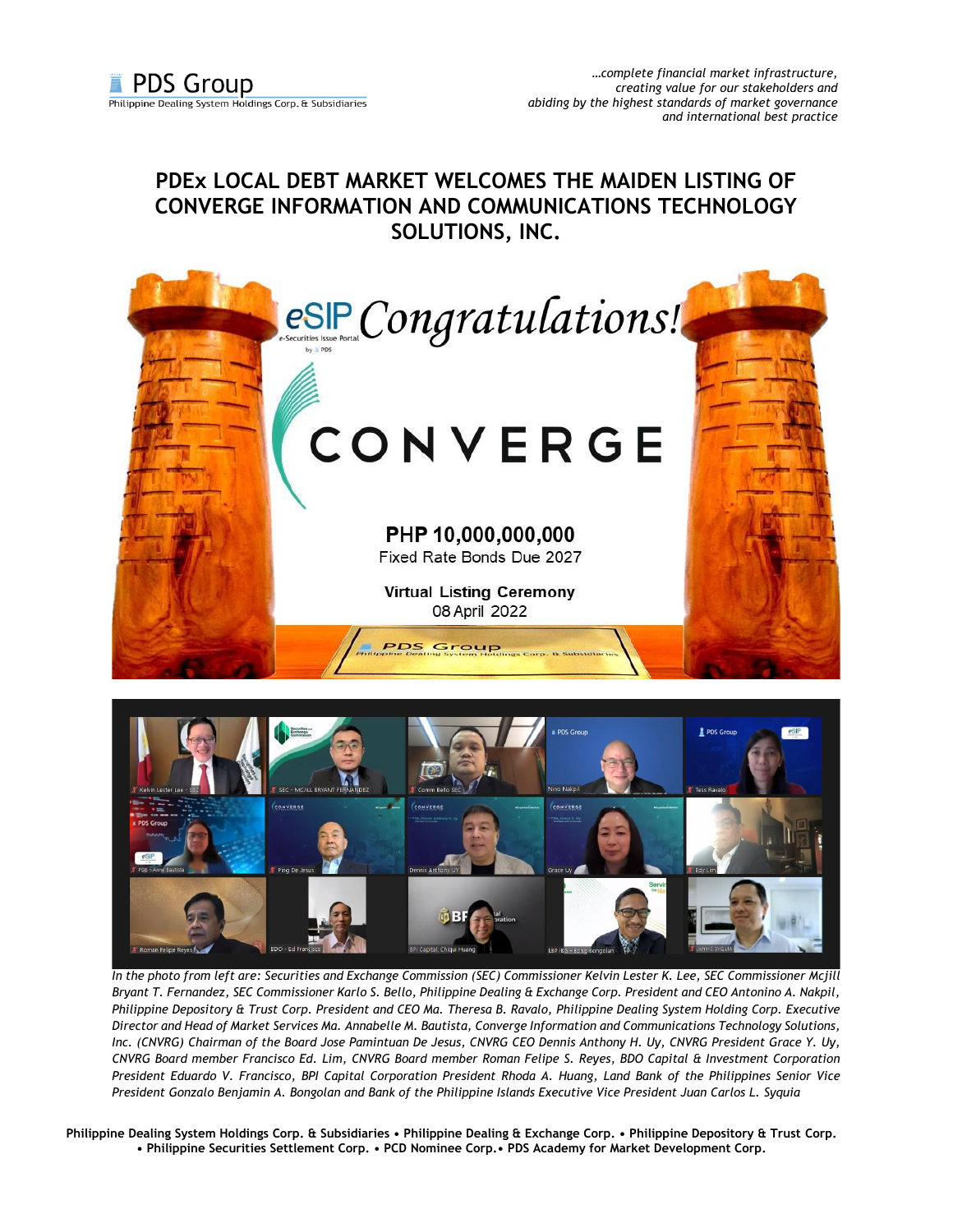**08 April 2022, Makati, Philippines** — Converge Information and Communications Technology Solutions, Inc. (Converge ICT), one of the country's top broadband and wi-fi providers, joined the PDEx Issuer Community with the entry of its maiden listing of PHP 10 Billion Fixed Rate Bonds Due 2027. CNVRG notably entered the fixed income market on a high note having been oversubscribed from the initial offer size of PHP 5 Billion due to strong investor demand. This maiden issuance has a coupon rate of 5.5942% per annum, to be paid quarterly.

As PDEx President and CEO Antonino A. Nakpil congratulated and welcomed Converge ICT, he also shared his insights on the issuer-investor relationship. He said: "This is a fantastic start to your relationship with bond investors, whom we trust you will find can be very sticky in their preferred issuers. Just provide them with investible instruments with consistent returns and each time you return to the debt capital market, they will have your back. We trust that you, like many of our issuers will be able nurture your investors to the point where you can confidently build in public debt issuances into your funding strategy. This mutually beneficial interlude between issuers and investors is something that we never get tired of witnessing and it provides a re-energizing excitement to every maiden listing."

The virtual listing ceremony was also graced by the presence of SEC Commissioners namely Hon. Kelvin Lester K. Lee, Hon. Mcjill Bryant T. Fernandez, and Hon. Karlo S. Bello. In a special message, Hon. Lee said: "This year, we are seeing offices adapt and still maintain a flexible work arrangement in holding work-from-home schedules while the others are coming back to work onsite. In both work arrangements, a reliable broadband service provider remains critical and crucial. We also observe that most services are now rendered online."

"With the proceeds from the company's bond offering, we are hopeful that Converge will continue to innovate and deliver quality services not only to those in the metro but also to those in the far-flung areas of the country. Hopefully, this will contribute to increased broadband penetration to make the Philippines at par with if not better than our neighboring countries.", added Hon. Lee.

Converge ICT CEO Mr. Dennis Anthony H. Uy then proceeded to deliver his message. Mr. Uy was grateful for the oversubscription of the issuance and assured investors and clients of their continued service. He said: "The strong interest we have seen from investors is encouraging for us. This gives us a renewed hunger and passion to pursue our goal of seeing a more connected and fiber-powered Philippines. Even as we explore different technologies to connect Filipinos - like satellite - our fiber technology is the foundation of our business. We will continue to invest in our digital infrastructure and reach out to the unserved and underserved."

"Our goal is to reach as many customers in all areas possible, no matter how small the towns or purok, kahit nasa bundok o dagat, we will reach them.", emphasized Mr. Uy.